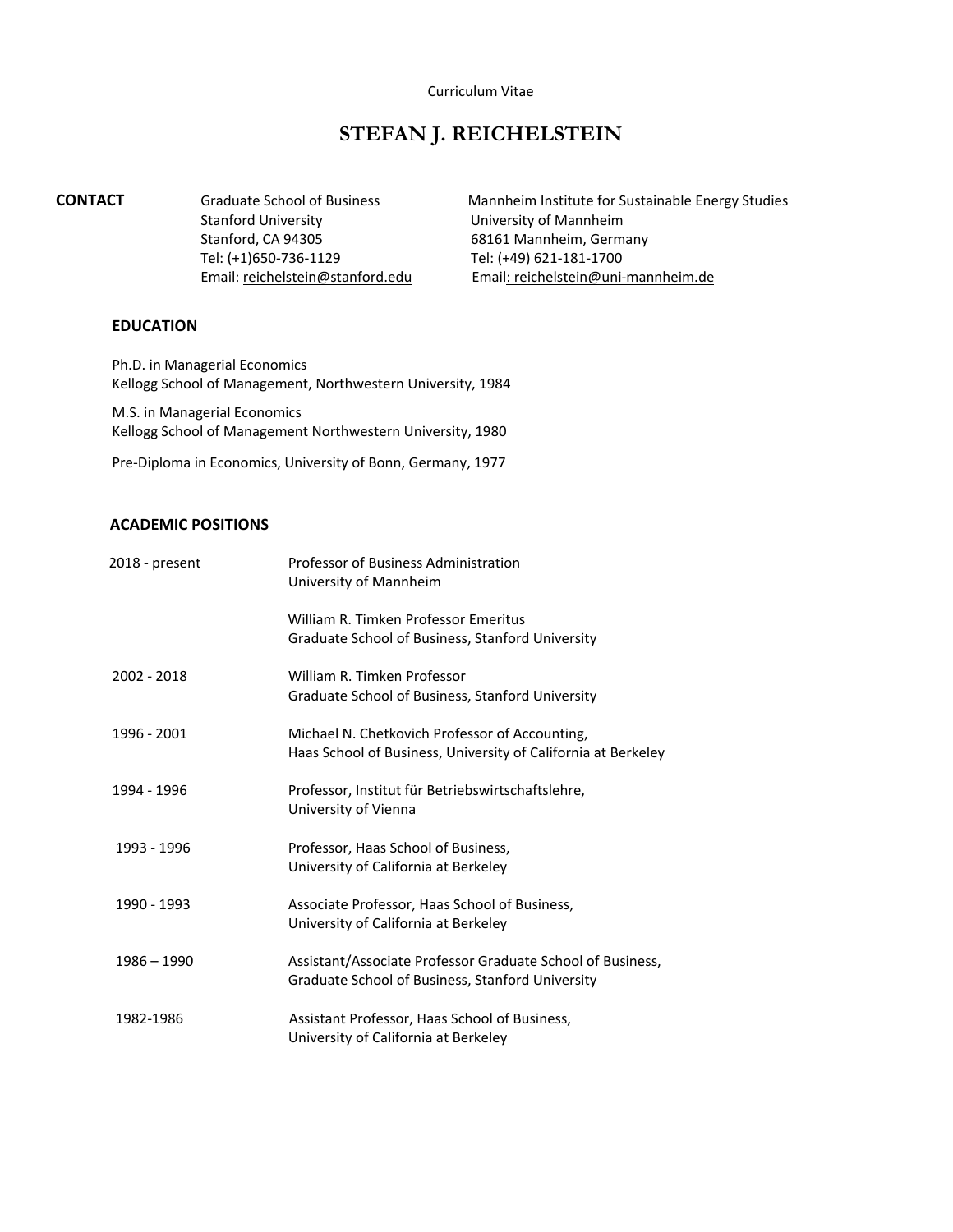#### **PROFESSIONAL AFFILIATIONS**

*Director,* Mannheim Institute for Sustainable Energy Studies (2018-present).

*Senior Fellow*, Precourt Institute for Energy, Stanford University (2018 - present)

*Research Associate,* Zentrum fuer Europaische Wirtschaftsforschung, Mannheim (2019-present)

*Faculty Research Director,* Steyer-Taylor Center for Energy Policy and Finance, Stanford University (2012 - present)

*Faculty Lead*, Energy Business Innovations, Stanford GSB (2018- present).

*Faculty Director,* Sustainable Energy Initiative, Stanford GSB (2015 - 2018)

*Senior Fellow*, Woods Institute for the Environment, Stanford University (2011 - 2014 and 2015- 2018)

*Distinguished Affiliate Professor*, European School of Management and Technology, Berlin, (2010 - 2013)

*Affiliate Faculty*, Emmett Interdisciplinary Program in Environment and Resources, Stanford University (2010 - Present)

*Research Fellow*, CESifo Institute, Munich, Germany (2000 – present).

## **HONORS, AWARDS and PRIZES**

Member, Theory of the Firm Research Committee, *Verein f*ü*r Socialpolitik*, since May 2019

*Distinguished Affiliate Professor,* Technical University of Munich, since July 2018

Yuji Ijiri Distinguished Lecturer in Accounting, Carnegie Mellon University, August 2013

Member, Accounting Research Committee, *Verein f*ü*r Socialpolitik*, since May 2013

*Member,* Berlin Academy of Sciences (Berlin-Brandenburgische Akademie der Wissenschaften), since 2012

*Honorary Doctorate*, Faculty of Business Administration, University of Mannheim, Germany, November, 2011

Bob and Marylin Jaedicke *Faculty Fellow,* Graduate School of Business, Stanford University, 2011-2012.

*Honorary Doctorate*, Faculty of Economic and Social Sciences, University of Fribourg, Switzerland, November, 2008.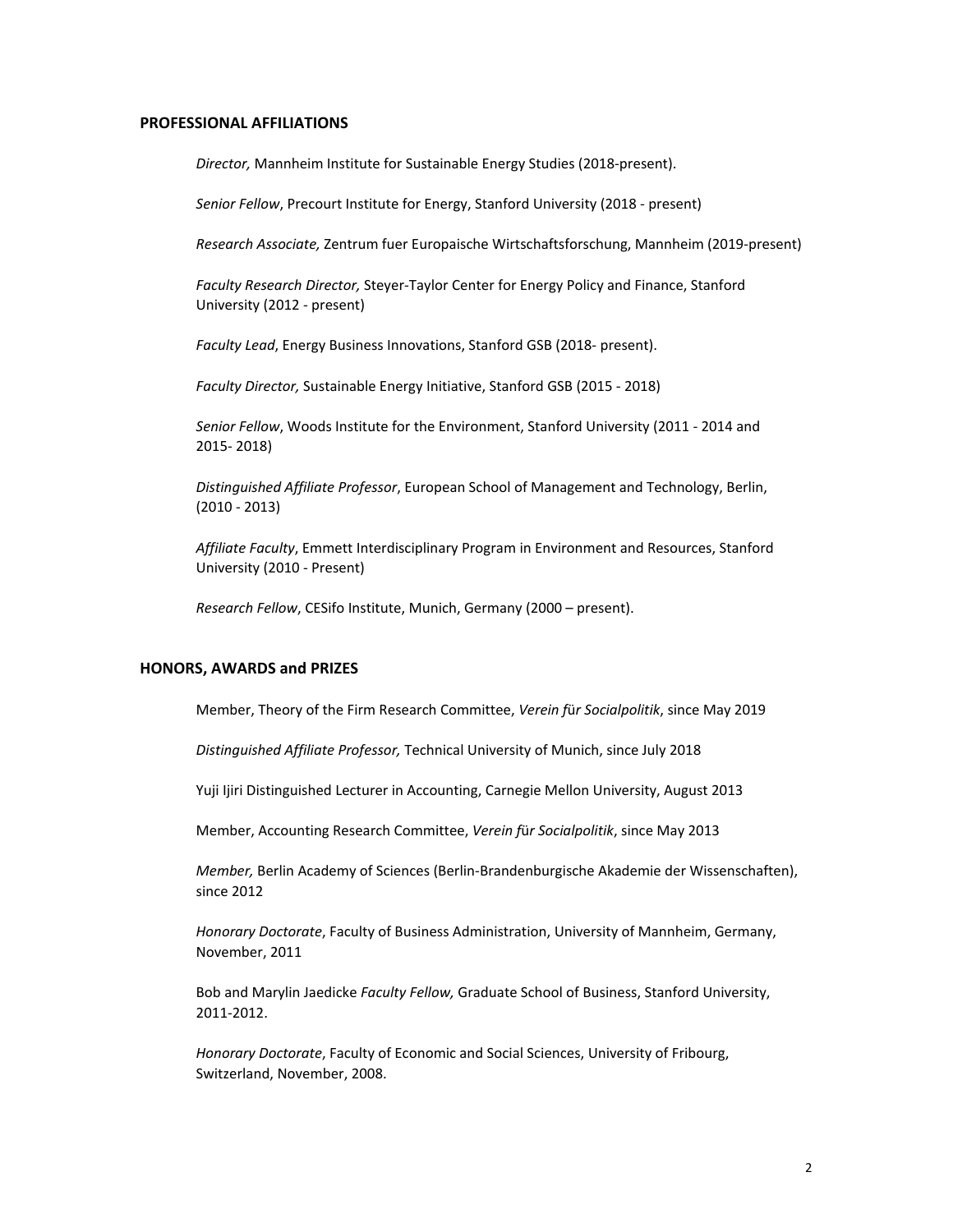*Honorary Professor*, Faculty of Business Administration, University of Vienna, since July 2007.

*Best Paper Award* for: "Conservatism, Growth and Return on Investment", Review of Accounting Studies Conference, INSEAD, September 2006.

*Best Paper Award* for: "Conservatism, Growth and Return on Investment", Journal of Accounting, Auditing and Finance Conference, New York, September 2006.

*Best Paper Award* for: "Controlling Investment Decisions: Depreciation- and Capital Charges", Review of Accounting Studies Conference, Cornell University, September 2001.

*Best Paper Award* for: "Integrating Managerial- and Tax Objectives in Transfer Pricing", Chazen Institute for International Business**,** New York**,** April 2004.

*Distinguished Visiting Lecturer*, Graduate School of Industrial Organization, Carnegie Mellon University, December 2003- January 2004.

*Best Paper Award* for: "Asset Valuation and Performance Measurement in a Dynamic Agency Setting", Review of Accounting Studies Conference, Stanford University, June 1999.

## **RESEARCH GRANTS**

Research Grant by the Deutsche Forschungsgemeinschaft (TRR 266) for a study of "*Accounting for Operating Assets,"* July 2019 - June 2023.

Research Grant by the Stanford Institute for Innovation in Developing Economies for a study of "*Incentives for Distributed Energy Resources in Rural India,"* June 2015 - May 2016.

Research Grant by the Stanford Institute for Innovation in Developing Economies for a study of "*Removing Barriers to the Deployment of Solar Photovoltaic Electricity Generation Systems in Developing Economies: An Entrepreneurial Perspective,"* September 2014 - August 2015.

Research Grant by the Precourt Institute for Energy at Stanford University for a study of "*Economic Assessment of Polygeneration Energy Systems: Role of Renewable Energy,*" September 2014 - August 2016.

Research Grant by the U.S. Department of Energy for a study of "*The Federal Investment Tax Credit for Solar Energy: Assessing and Addressing the Impacts of the 2017 Step-Down***"**, October 2013 - November 2014.

Research Grant by the Precourt Institute for Energy at Stanford University for a study of "*Market-Based Valuation of Ecosystem Services for Competitive Large-Scale Solar Power Generation*" (with M. Lepech, D. Freyberg and J. Weyant), September 2011- August 2013.

Research Grants by the Committee on Research, U.C. Berkeley, July 1996 - June 1997 and July 1997 - June 1998.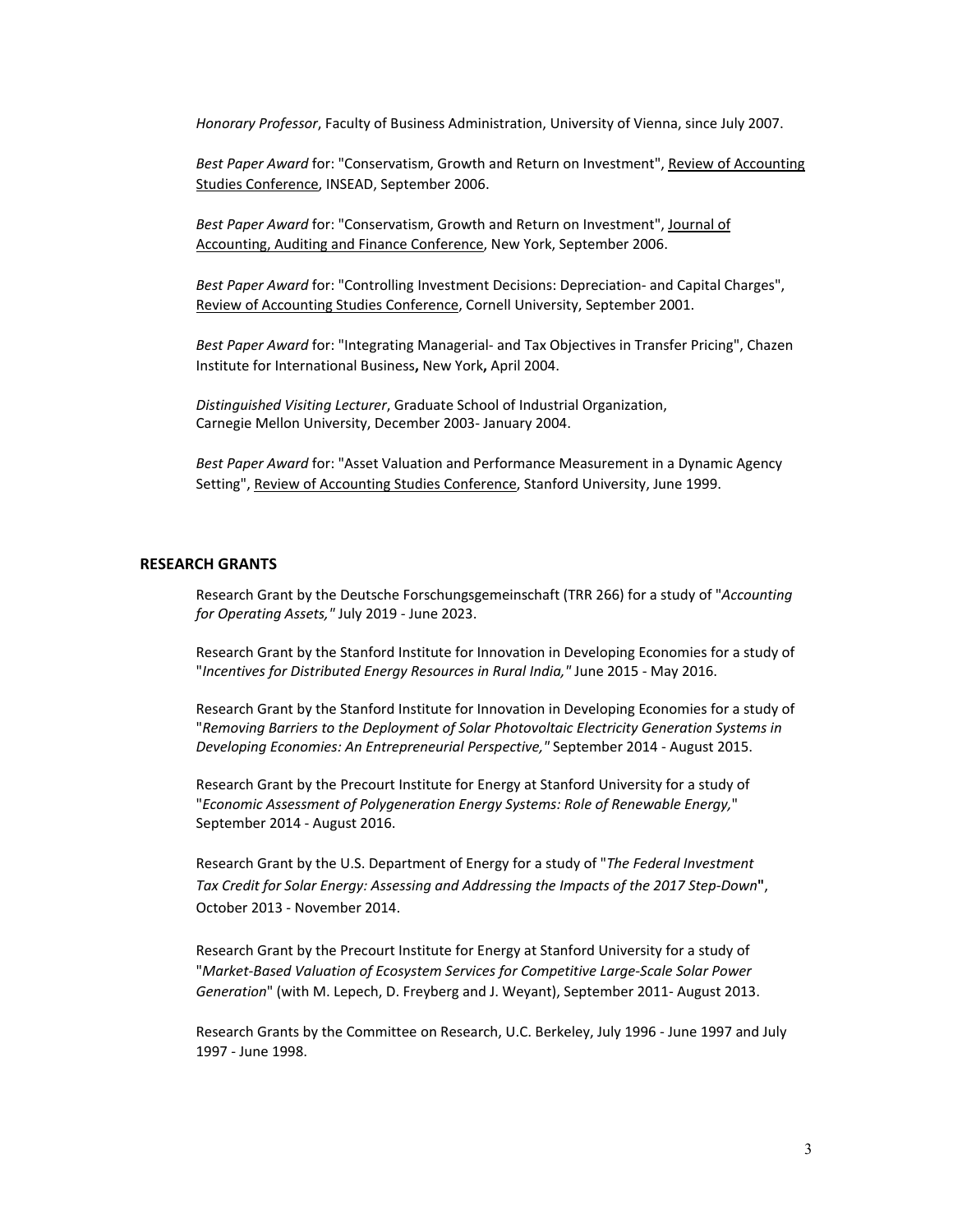Research Grant by the Austrian Ministry of Science for a study of "*The European Semiconductor Industry*", July 1994 - December 1995.

NSF grant for a study of "*Authority, Responsibility and Incentives in Hierarchies*" (with D. Mookherjee), August 1992 - December 1995.

Sloan Foundation grant for a study of "*Competitive Semiconductor Manufacturing*" (faculty co-investigator), June 1991 - September 1994.

NSF grant for a study of "*Network Mechanisms and Informationally Efficient Hierarchies*" (with T. Marschak), August 1987 - February 1990.

NSF grant for a study of "*Incentive and Information Issues in Iterative Allocation Procedures*" (with T. Marschak), November 1983 - April 1986.

## **PUBLISHED RESEARCH PAPERS**

"Corporate Carbon Reduction Pledges: An Effective Tool to Mitigate Climate Change?" (with S. Comello and J. Reichelstein), forthcoming in Advances in Social Innovation, Harvard Business Press, January 2022

"Mandatory Corporate Carbon Disclosures and the Path to Net Zero", (with Patrick Bolton, M. Kaperczyk, C. Leuz, G. Ormazabal, d. Schoenmaker), Management and Business Review, forthcoming, November 2021

"Cost Dynamics of Clean Energy Technologies" (with G. Glenk and R. Meier), Schmalenbach Journal of Business Research, August 2021

"The Impact of Carbon Disclosure Mandates on Emissions and Financial Operating Performance", (with B. Downar, J. Ernstberger, S. Schwenen and A. Zaklan), Review of Accounting Studies, August 2021

"Capacity Rights and Full Cost Transfer Pricing" (with S. Dutta), Management Science, February 2021

"Transitioning to Clean Energy Transportation Services: Life-Cycle Cost Analysis for Vehicle Fleets," (with S. Comello and G. Glenk), Applied Energy, January 2021

"Operational Volatility and the Synergistic Value of Vertically Integrated Energy Systems," (with G. Glenk), Production and Operations Management, March 2020

"The Emergence of Cost Effective Battery Storage" (with S. Comello), Nature Communications, May 2019

"Economics of Converting Renewable Power to Hydrogen" (with G. Glenk), Nature Energy, March 2019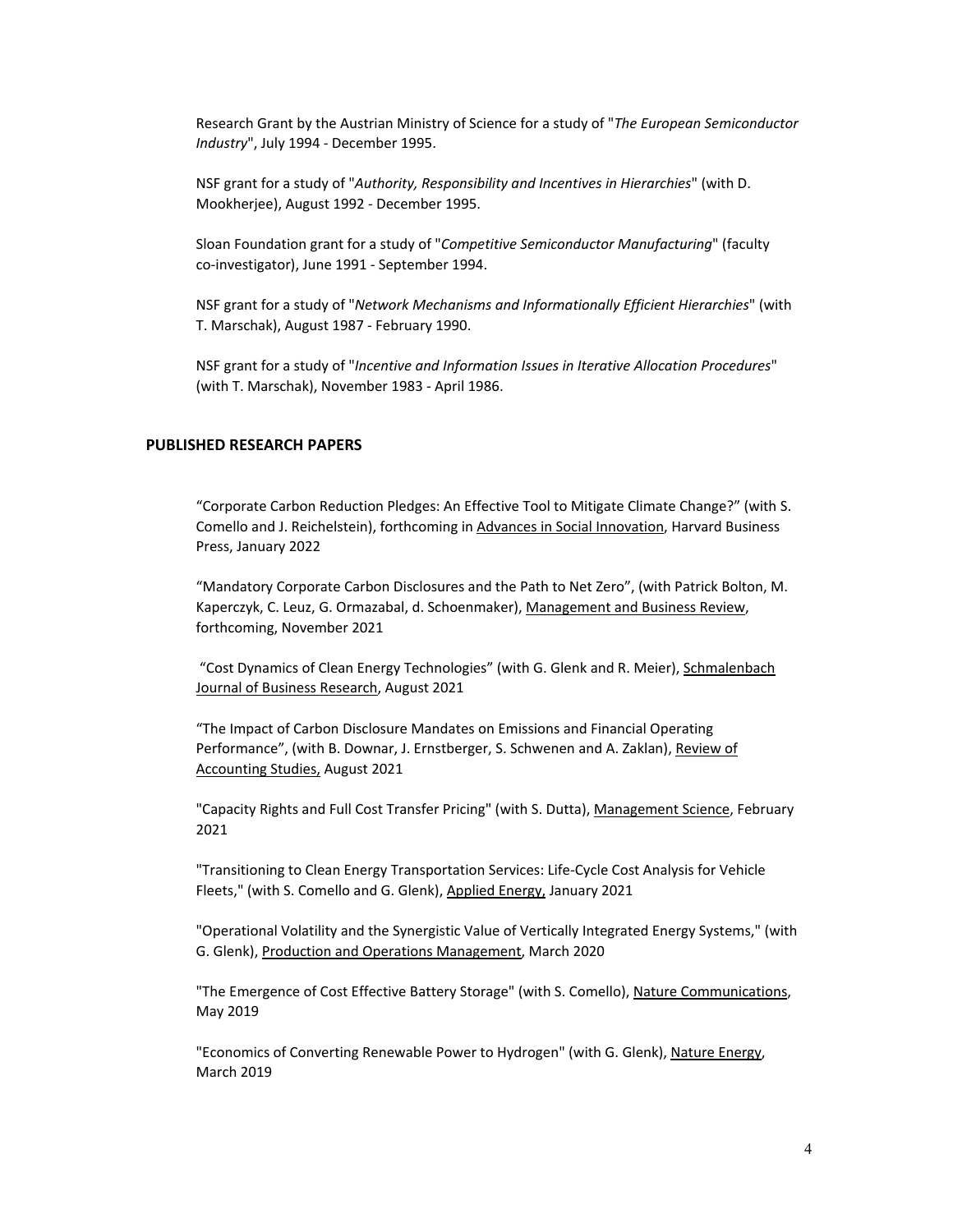"The Road Ahead for Solar PV", (with S. Comello and A. Sahoo), Renewable and Sustainable Energy Reviews, Fall 2018

"Relating Product Prices to Long-Run Marginal Cost: Evidence from Solar PV Modules," (with A. Sahoo), Contemporary Accounting Research, Fall 2018

"Carbon Capture and Utilization in the Industrial Sector," (with P. Psarras, P. Bains, S. Comello, P. Charoensawadpong and J. Wilcox), Environmental Science & Technology, 2017

"Cost Competitiveness of Residential Solar PV: The Impact of Net Metering Restrictions", (with S. Comello), Renewable and Sustainable Energy Reviews, 2017

"Enabling Micro-Grid Development in Rural India," (with S. Comello, A. Sahoo and T. Schmidt), World Development, 2017

"Structural Properties of the Price-to-Earnings and the Price-to-Book Ratios," (with A. Nezlobin and M. Rajan), Review of Accounting Studies, March 2016

"Economic Value of Flexible Hydrogen-Based Polygeneration Energy Systems", (with K. Farhat), Applied Energy, February 2016

"The U.S. Investment Tax Credit for Solar Energy: Alternatives to the Anticipated 2017 Step-Down", (with S. Comello), Renewable and Sustainable Energy Reviews, February 2016.

"Levelized Product Cost: Concept and Decision Relevance," (with A. Rohlfing-Bastian), The Accounting Review, July 2015

"Time of Use Pricing and the Levelized Cost of Intermittent Power Generation", (with A. Sahoo), Energy Economics, April, 2015

"Managerial Performance Evaluation for Capacity Investments," (with A. Nezlobin and Y. Wang), Review of Accounting Studies, March 2015

"Incentives for Early Deployment of Carbon Capture Technology," (with S. Comello), Energy Policy, December 2014

"Conservatism Correction for the Market-to-Book Ratio and Tobin's *q*," (with M. McNichols and M. Rajan), Review of Accounting Studies, December 2014

"The Prospects for Cost Competitive Solar PV Power", (with M. Yorston), *Energy Policy*, April 2013

"The Dual Role of Transfer Prices in Multinational Firms: Divisional Performance Measurement and Tax Optimization", The European Financial Review, October, 2012 (This article is an abridged version of "Transfer Pricing in Multinational Firms: An Integrated Management- and Tax Perspective," listed below).

"Dynamics of Rate of Return Regulation," (with A. Nezlobin and M. Rajan), Management Science, May, 2012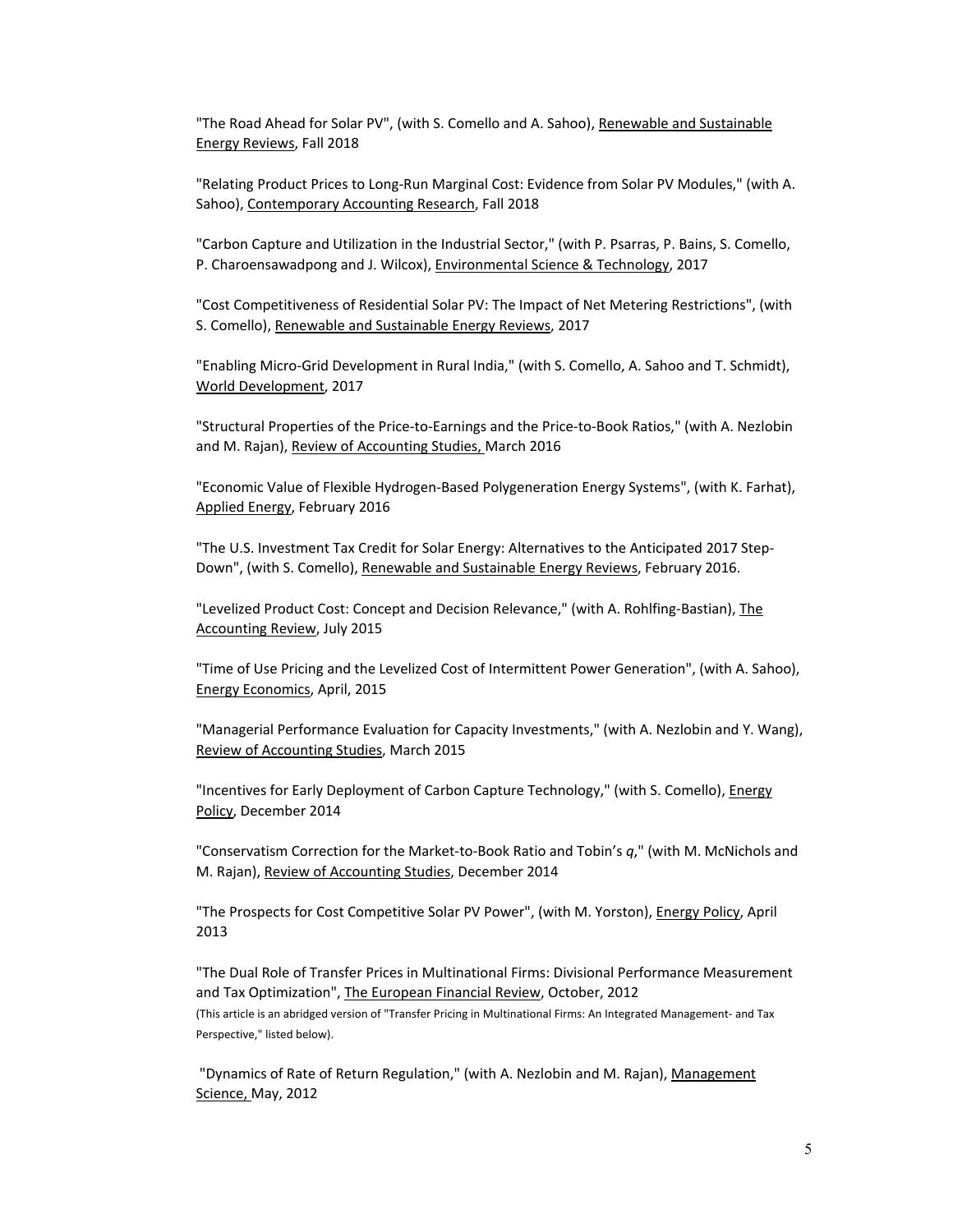"Transfer Pricing in Multinational Firms: An Integrated Management- and Tax Perspective," (with M. Hiemann), Fundamentals of International Transfer Pricing in Law and Economics*,*  edited by K. Konrad and W. Schoen, Springer Publishers, February 2012

"Discretion in Managerial Bonus Pools," (with M. Ederhof and M. Rajan), Foundations and Trends in Accounting, July 2011

"Carbon Capture by Fossil Fuel Power Plants: An Economic Analysis" (with O. Islegen), Management Science, January 2011

"Decentralized Capacity Management and Internal Pricing," (with S. Dutta), Review of Accounting Studies, September 2010

"The Economics of Carbon Capture" (with O. Islegen), The Economists' Voice, December, 2009

"Depreciation Rules and the Relation between Marginal- and Historical Cost" (with M. Rajan), Journal of Accounting Research, June, 2009

"Objective versus Subjective Indicators of Managerial Performance" (with M. Rajan), The Accounting Review, January 2009

"Conservatism, Growth and Return on Investment" (with M. Rajan and M. Soliman), Review of Accounting Studies, September 2007

"Capital Budgeting: The Role of Cost Allocations," (with I. Gow), in Operations Research Proceedings 2006, March 2007.

"Cost Allocation for Capital Budgeting Decisions", (with T. Baldenius and S. Dutta), The Accounting Review, July 2007

"Managerial Accounting," (with T. Baldenius), Handwoerterbuch der Betriebswirtschaft*,* edited by H. Koehler et al., June 2007

"Subjective Performance Indicators and Discretionary Bonus Pools" (with M. Rajan), Journal of Accounting Research, June 2006.

"External and Internal Pricing in Multidivisional Firms" (with T. Baldenius), Journal of Accounting Research, March 2006

"Accrual Accounting for Performance Evaluation," (with S. Dutta), Review of Accounting Studies, December 2005

"Stock Price, Earnings and Book Values in Managerial Performance Measures" (with S. Dutta), The Accounting Review, October 2005

"Incentives for Efficient Inventory Management: The Role of Historical Cost" (with T. Baldenius), Management Science, July 2005.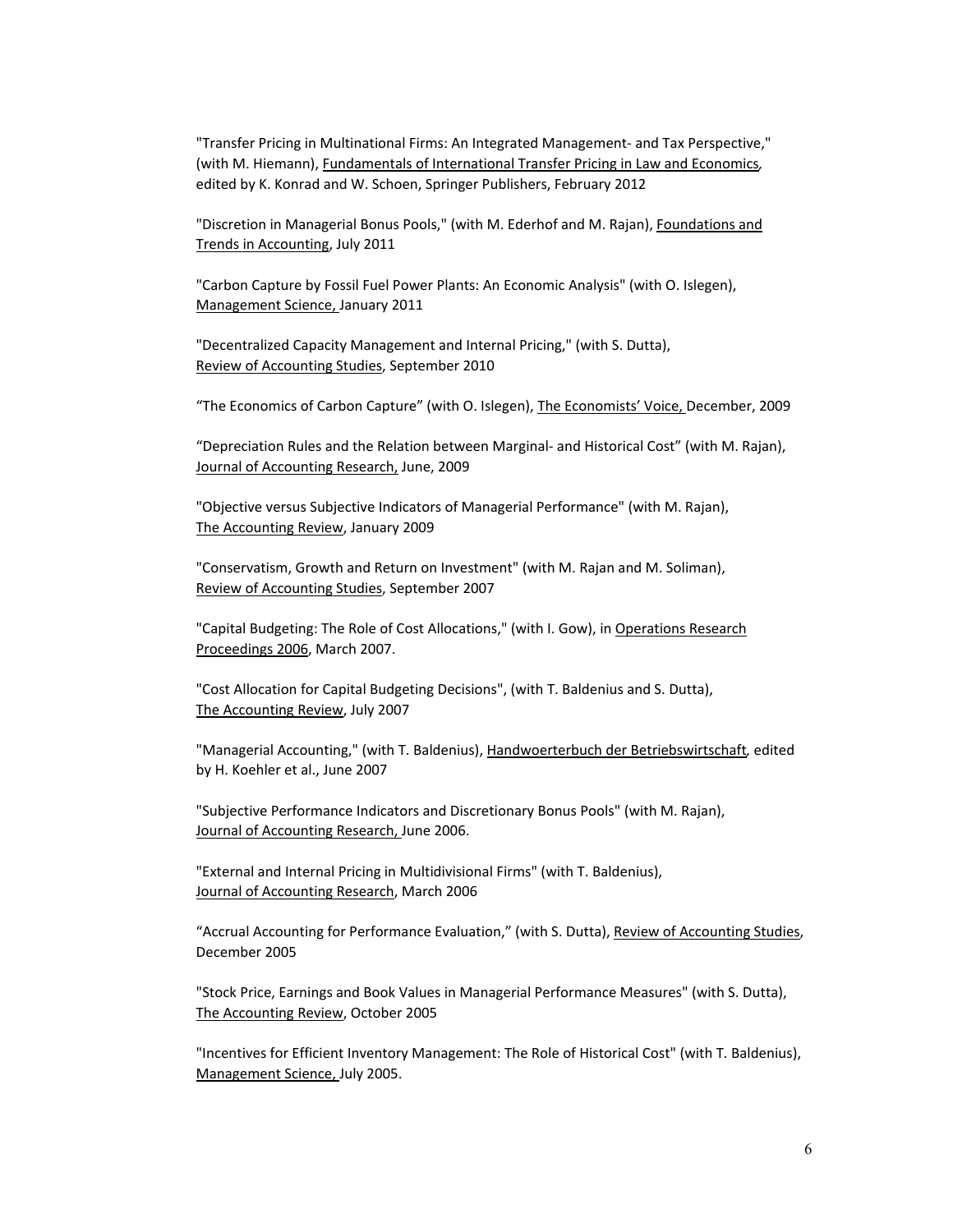"Market-based Transfer Pricing: A Synthesis of Recent Studies" (with T. Baldenius and N. Bastian), in Internationalisierung des Controlling, edited by J. Weber, DUV, 2005.

"A Perspective on "Asymmetric Information, Incentives and Intrafirm Resource Allocation" " (with M. Rajan), Management Science, December 2004.

"Integrating Managerial-and Tax Objectives in Transfer Pricing", (with T. Baldenius and N. Melumad), The Accounting Review, July 2004.

"Leading Indicator Variables, Performance Measurement and Long-Term versus Short-Term Contracts" (with S. Dutta), Journal of Accounting Research, December 2003. "Controlling Investment Decisions: Depreciation-and Capital Charges" (with S. Dutta), Review of Accounting Studies, September 2002.

"Responsibility Accounting" Handwoerterbuch fuer Controlling, Poeschel Verlag, H.-U. Kuepper and A. Wagenhofer (eds.), 2002.

"Incentives and Coordination in Hierarchies", (with D. Mookherjee), Advances in Economic Theory, The B.E. Press, May 2001.

"Providing Managerial Incentives: Cash Flows versus Accrual Accounting", Journal of Accounting Research, Autumn 2000.

"Comparative Statics of Monopoly Pricing", (with T. Baldenius), Economic Theory, 2000.

"Asset Valuation and Performance Measurement in a Dynamic Agency Setting", (with S. Dutta), Review of Accounting Studies, December 1999.

"Performance Measurement in a Multiperiod Agency Setting" (with S. Dutta), Journal of Theoretical and Institutional Economics, March 1999.

"Return to EVA" (with T. Baldenius and G. Fuhrmann), in German: " Zurueck zu EVA" Betriebswirtschaftliche Forschung and Praxis, January 1999.

"Negotiated versus Cost-Based Transfer Pricing" (with T. Baldenius and S. Sahay), Review of Accounting Studies, June 1999.

"Alternative Methods for Determining Transfer Prices"(with T. Baldenius), in German: "Alternative Verfahren zur Bestimmung von Verrechnungspreisen", Zeitschrift fuer Betriebswirtschaftliche Forschung, March 1998.

"Network Mechanisms, Informational Efficiency and Hierarchies" (with T. Marschak), Journal of Economic Theory, March 1998.

"Budgeting and Hierarchical Control", (with D. Mookherjee), Journal of Accounting Research, Fall 1997.

"Contract Complexity, Incentives and the Value of Delegation" (with N. Melumad and D. Mookherjee), Journal of Economics and Management Strategy, Summer 1997.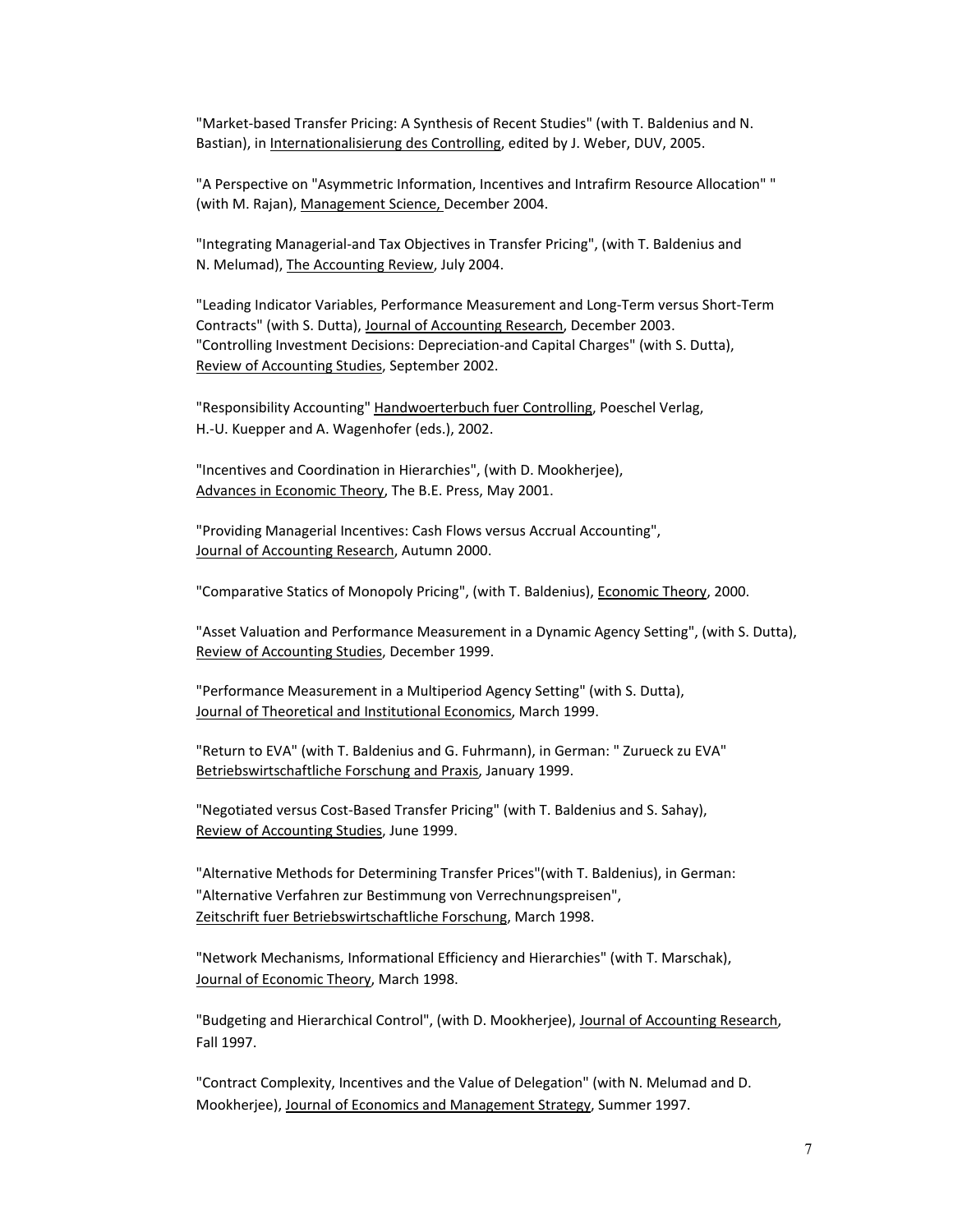"Investment Decisions and Managerial Performance Evaluation", Review of Accounting Studies, Vol. 2 (2) 1997.

"Holdups, Standard Breach Remedies and Specific Investment," (with A. Edlin), American Economic Review, June 1996 (reprinted in The Economic Theory of Incentives, D. Martimort (editor), Edward Elgar Publishing, 2017).

"Hierarchical Decentralization of Incentive Contracts" (with N. Melumad and D. Mookherjee), RAND Journal of Economics, December 1995 (reprinted in The Economic Theory of Incentives, D. Martimort (editor), Edward Elgar Publishing, 2017).

"Specific Investment under Negotiated Transfer Pricing: An Efficiency Result" (with A. Edlin), The Accounting Review, April 1995.

"The Communication Requirements for Individual Agents in Networks and Hierarchies" (with T. Marschak), The Economics of Informational Decentralization: Complexity. Efficiency and Stability, J. Ledyard (ed.), Kluwer Press, June 1995.

"The Revelation Approach to Nash Implementation" (with D. Mookherjee), Economics Letters, October 1992.

"Constructing Incentive Schemes for Government Contracts: An Application of Agency Theory," The Accounting Review, October 1992, (reprinted in Essays in the Economics of Procurement, A. Bower and J. Dertouzos, eds., Rand, 1994)

"A Theory of Responsibility Centers" (with N. Melumad and D. Mookherjee), Journal of Accounting and Economics, November 1992.

"Agency," The New Palgrave Dictionary of Money and Finance, Mac-Millan Press, London, November 1992.

"Dominant Strategy Implementation of Bayesian Incentive Compatible Allocation Rules" (with D. Mookherjee), Journal of Economic Theory, April 1992 (reprinted in The Economic Theory of Incentives, D. Martimort (editor), Edward Elgar Publishing, 2017).

"Participation, Slack and Budget Based Performance Evaluation" (with A. Kirby, P.K. Sen and Tae-Young Paik), Journal of Accounting Research, Spring 1991.

"Implementation via Augmented Revelation Mechanisms" (with D. Mookherjee), Review of Economic Studies, July 1990 (reprinted in The Economic Theory of Incentives, D. Martimort (editor), Edward Elgar Publishing, 2017).

"Value of Communication in Agencies" (with N. Melumad), Journal of Economic Theory, April 1989.

"Game Forms with Minimal Message Spaces" (with S. Reiter), Econometrica, May 1988 (reprinted in 35 Years of MEDS and Management Theory, Kellogg School of Management, 2003).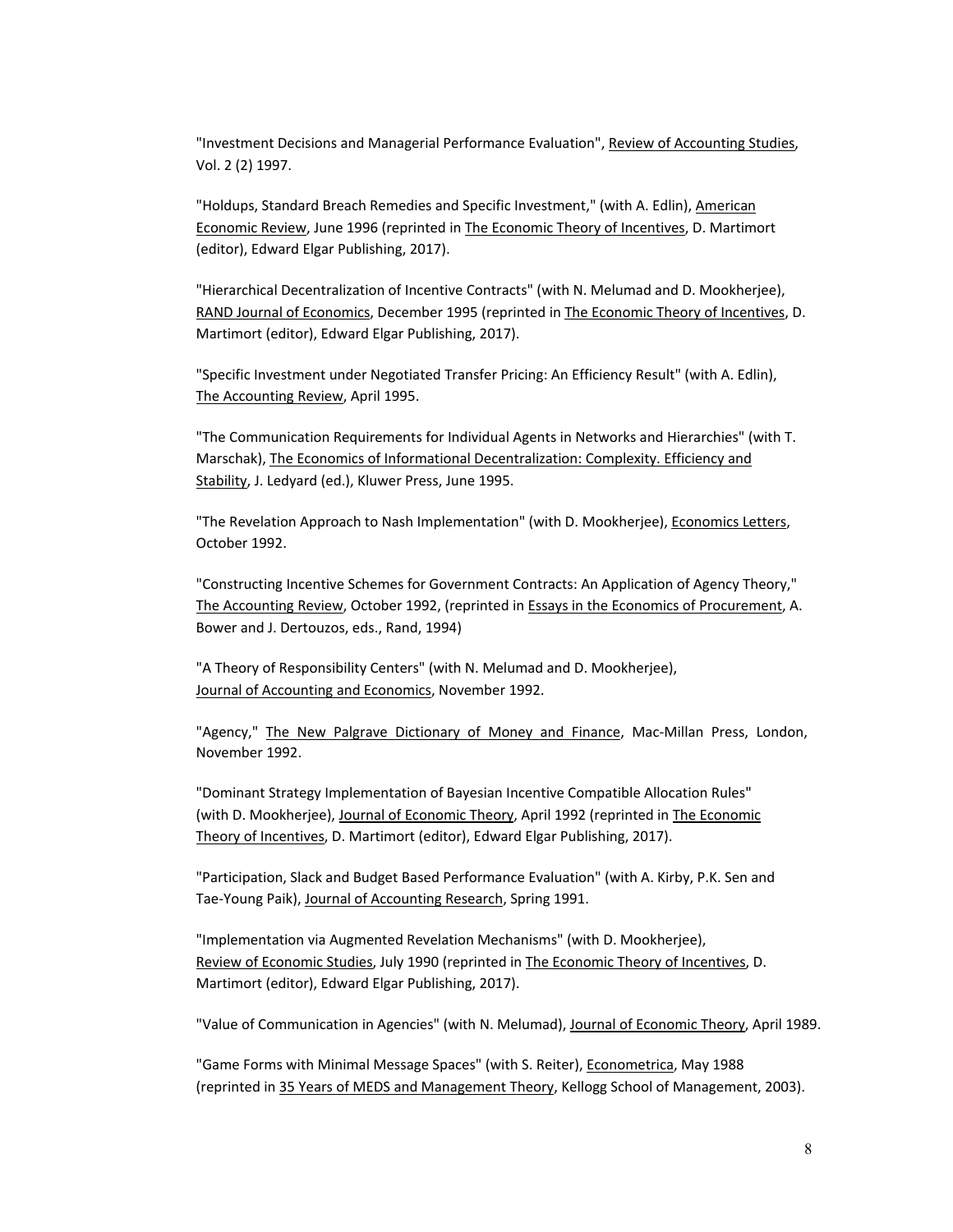"Centralization versus Delegation and the Value of Communication" (with N. Melumad), Journal of Accounting Research, 1987.

"Performance Incentives in Government Contracts", (with H.E. Reichelstein), in German: "Leistungsanreize bei öffentlichen Aufträgen" Wehrtechnik, March 1987.

"A Note on Feasible Implementations," Economics Letters, 25, 1987.

"Information-Eliciting Compensation Schemes" (with K. Osband), Journal of Public Economics, August 1985.

"Smooth versus Discontinuous Mechanisms," Economics Letters, Fall 1984.

"Incentives in Government Contracts" (with K. Osband), Journal of Public Economics, July 1984.

"Incentive Compatibility and Informational Requirements," Journal of Economic Theory, October 1984.

"A Note on Allocations Attainable through Nash-Equilibria," Journal of Economic Theory, April 1984.

## **OTHER PUBLICATIONS**

"Economics of the Clean Energy Transition", online course module available at: [https://scpd.stanford.edu,](https://scpd.stanford.edu/) September 2018.

"RWE's Carve-Out of innogy" (with D. Bebb and S. Comello), Stanford GSB, Case Number SM-278, November 2017.

"Levelized Cost of Electricity Calculator: A User Guide," http://www.stanford.edu/dept/gsb\_circle/cgi-bin/.../GSB\_LCOE\_User% 20Guide\_0517.pdf

"Relevant Costs for Investment Decisions" (with A. Rohlfing-Bastian), paper written in German: "Relevante Kosten für Investitionsentscheidungen", *Controlling and Management Review*, 2017.

"Sustainable Investing at Generation Investment Management" (with D. Bebb), Stanford GSB, Case Number SM-257, August 2016.

"ENGIE: Strategic Transformation of an Energy Conglomerate" (with D. Schiffrin), Stanford GSB, Case Number SM-256, September 2016.

"Are the Recent Declines in Solar PV Module Prices Sustainable?", (with A. Sahoo), Stanford Energy Journal, May 2015.

"SolarCity: Rapid Innovation", (with D. Drabkin and D. Wood), Stanford GSB, Case Number SM-232, March 2015.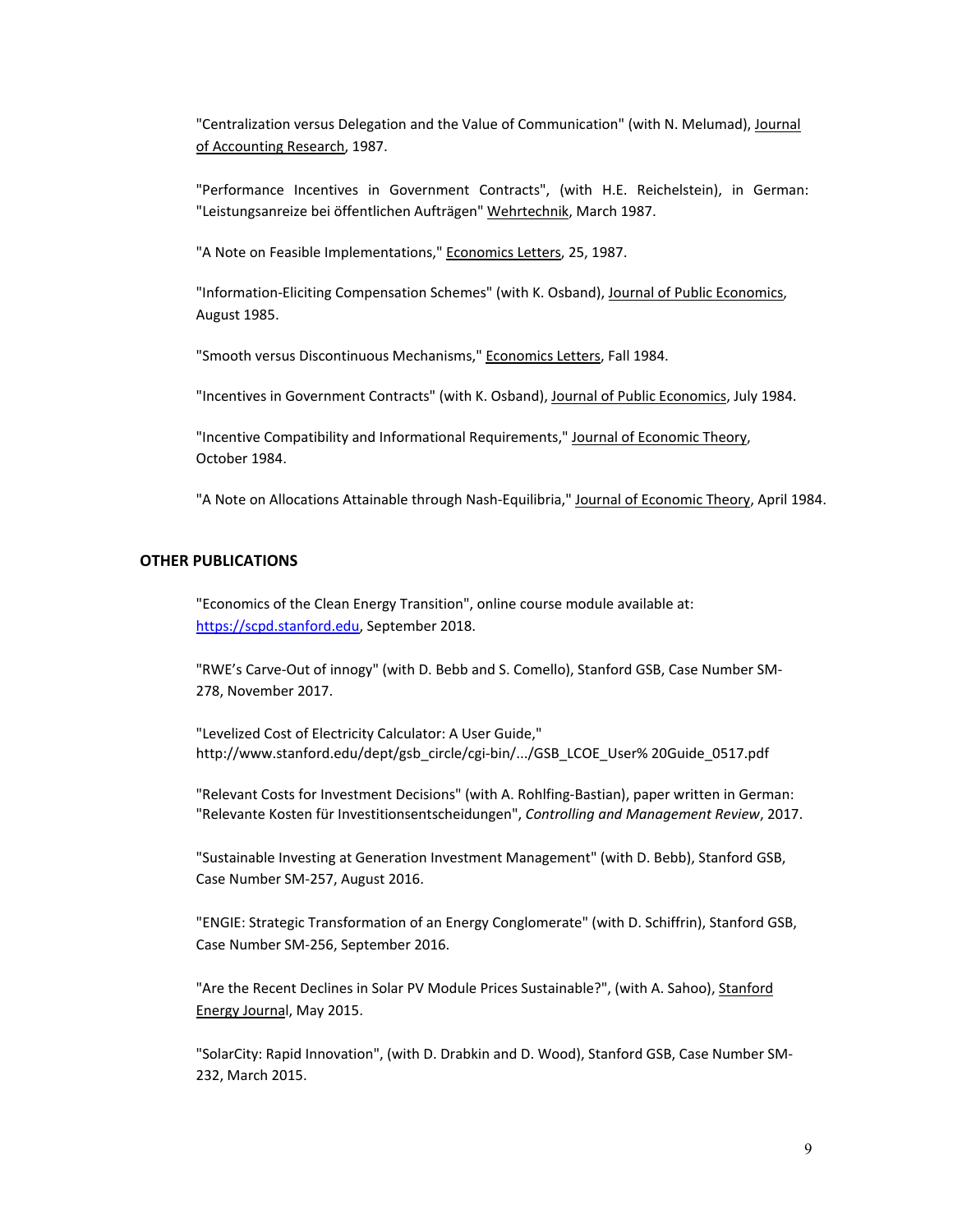"A Better Way to Cut Power Plant Emissions (with S. Comello), Bloomberg View, June 2014 [http://www.bloombergview.com/articles/2014-04-21/a-better-way-to-cut-power-plant](http://www.bloombergview.com/articles/2014-04-21/a-better-way-to-cut-power-plant-emissions)[emissions](http://www.bloombergview.com/articles/2014-04-21/a-better-way-to-cut-power-plant-emissions)

"A Case Study in Internal Carbon Pricing: Royal Dutch Shell," (with S. Comello) in Corporate Use of Carbon Prices, The Carbon Disclosure Project, June 2014.

"Global Carbon Emissions: An Interactive Illustration," (with C. Makridis), Stanford GSB, Case Number SM-234, September 2014.

"Economics of Competing Energy Sources", online course module available at: [http://energyinnovation.stanford.edu/individual/courses/economics-of-competing.php,](http://energyinnovation.stanford.edu/individual/courses/economics-of-competing.php) September 2013.

"KiOR: The Quest for Cellulosic Biofuels", (with S. Rosenthal and A. Sahoo), Stanford GSB, Case Number E-427, October 2013

"REI's Solar Energy Program,"(with D. Hoyt), Stanford GSB, Case Number BE-17, October 2011

"Sustainability at REI,"(with D. Hoyt), Stanford GSB, Case Number BE-196, October 2011

"Transfer Pricing at Timken", (with N.Bastian), Stanford, Graduate School of Business, Case Number A-190, March 2005

"Measuring Managerial Performance" (in German), Neue Zuercher Zeitung, June 2003 (reprinted in NZZ Fokus, Zurich, March, 2004)

"Sub-Micron Devices" (with T. Baldenius), Stanford, Graduate School of Business, Case Number A-170, Fall 2001

Book Review of "An Introduction to the Economics of Information" *Journal of Economics*, 1997

#### **WORKING PAPERS and WORK IN PROGRESS**

 "Cost Projections for Electrolytic Hydrogen: The Road to 2030" (with G. Glenk and P. Holler), Oct. 2021

"Transparency of the "Net-Zero by 2050 Club" (with S. Comello and J. Reichelstein), Oct. 2021

"Intermittent versus Dispatchable Power Generation: An Integrated Competitive Assessment", (with G. Glenk), Sept. 2021

"Energy Storage and Conversion: Reversible Power-to-Gas Systems" (with G. Glenk), Oct. 2021

"Inferring Economic Profitability from Financial Statements," (with A. Nezlobin), June 2019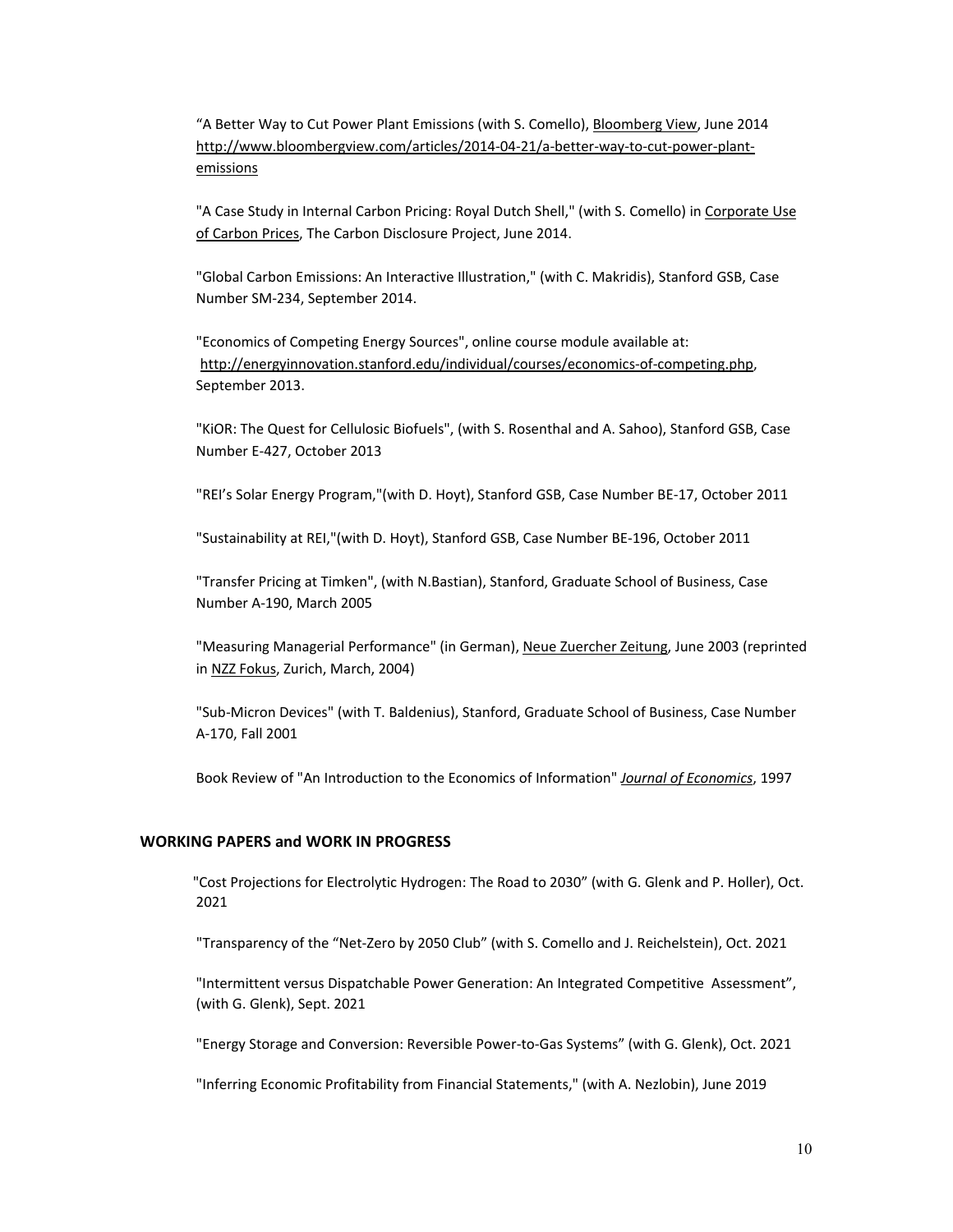# **EDITORIAL SERVICE**

| <b>Managing Editor:</b>  | Review of Accounting Studies (1998-200<br>Foundations and Trends in Accounting (2006- present)      |
|--------------------------|-----------------------------------------------------------------------------------------------------|
| Editor:                  | German Economic Review (1999 - 2005)<br>Review of Accounting Studies (1995- present)                |
|                          | Department Editor: Management Science (2003-2010)<br>Management and Business Review (2018- present) |
| <b>Associate Editor:</b> | Management Science Special Issue (2020-2021)                                                        |

# **EDITORIAL and ADVISORY BOARDS**

| Editorial Board: The Accounting Review (1993-1996)                                     |
|----------------------------------------------------------------------------------------|
| German Economic Review (2006- Present)                                                 |
| Management Accounting Research (1996-2006)                                             |
| Journal für Betriebswirtschaft (2004- present)                                         |
| Review of Managerial Science (2006- present)                                           |
| Die Unternehmung (2006- present)                                                       |
| Die Betriebswirtschaft (2007- present)                                                 |
| Business Research (2008- Present)                                                      |
| Advisory Board: Academic Advisory Board, University of Cologne (2017-Present)          |
| Graduate School of Economic and Social Sciences,<br>University of Mannheim (2007-2012) |
| European School of Management and Technology,<br>Berlin (2007-2011 and 2012-2015)      |
| Max Planck Society, Scientific Advisory Board - Rapporteur,<br>$(2017 - 2019)$         |
| European Research Council,<br>Panel for Humanities and Social Sciences (2008-2012)     |